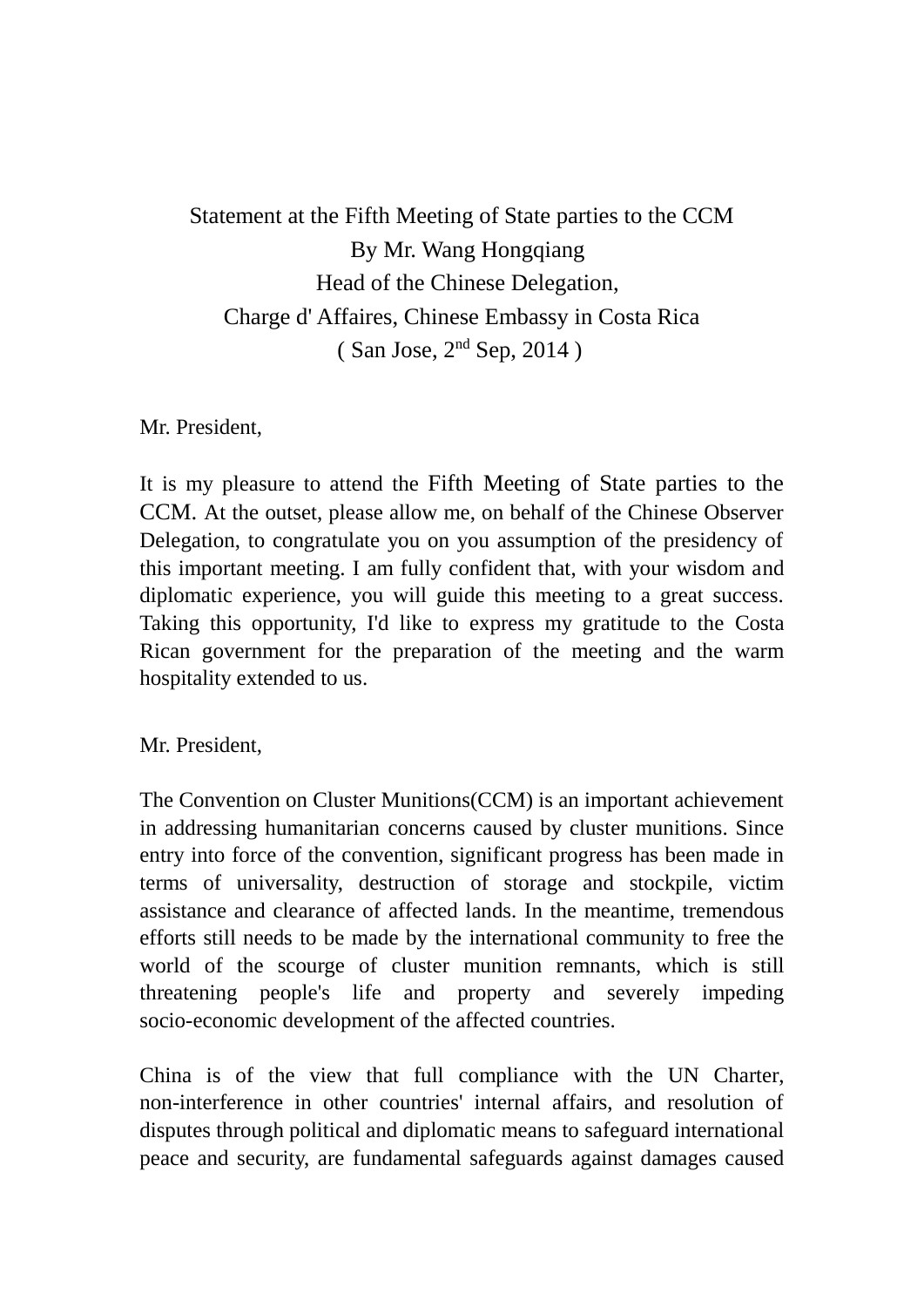by cluster munitions. Latest developments in West Asia and North Africa demonstrate that blatant interference by force, irresponsible transfer of weapons to non-state actors are major causes for persisting regional turbulance. Against the current background, to prevent weapons inventory of countries in turmoil from falling into the wrong hands, and to deny extremist and terrorist organizations access to weapons including cluster munition, is of paramount importance to regional peace and security.

As the old Chinese saying goes, it is up to him who made the tie to untie. We believe in order to clear cluster munition remnants at an early date, it is of vital importance to explicitly establish the ' the user to clear ' principle, i.e. the users of cluster munitions, particularly those who used cluster munitions on other countries' territory on massive scale, shall bear primary responsibility for clearance. At the same time, stark reality on the ground calls for enhanced international cooperation with emphasis on mobilizing more support for developing countries severely affected by cluster munitions and providing victims with timely and effective assistance.

## Mr. President,

China all along pursues an independent foreign policy of peace and a defensive national defense policy, and never deploys clustered munition in another country. China attaches great importance to humanitarian problems caused by cluster munitions and is of the hope that the international community continue working for a realistic and feasible solution to the issue, on the basis of taking into consideration both humanitarian concerns and legitimate military needs of each country. Over the years, China has played a constructive part in relevant international efforts under the framework of the Convention on Certain Conventional Weapons and has been faithfully implementing obligations arising from CCW and its annexed Protocols.

China attaches great importance to international cooperation and assistance in this regard. Since 1998, China has provided humanitarian assistance worth approximately 80 million RMB to more than 40 countries in Asia, Africa and Latin America, significantly enhancing these countries' capacity for clearance of landmines and other explosive remnants of war. In 2013, China held technical training courses for